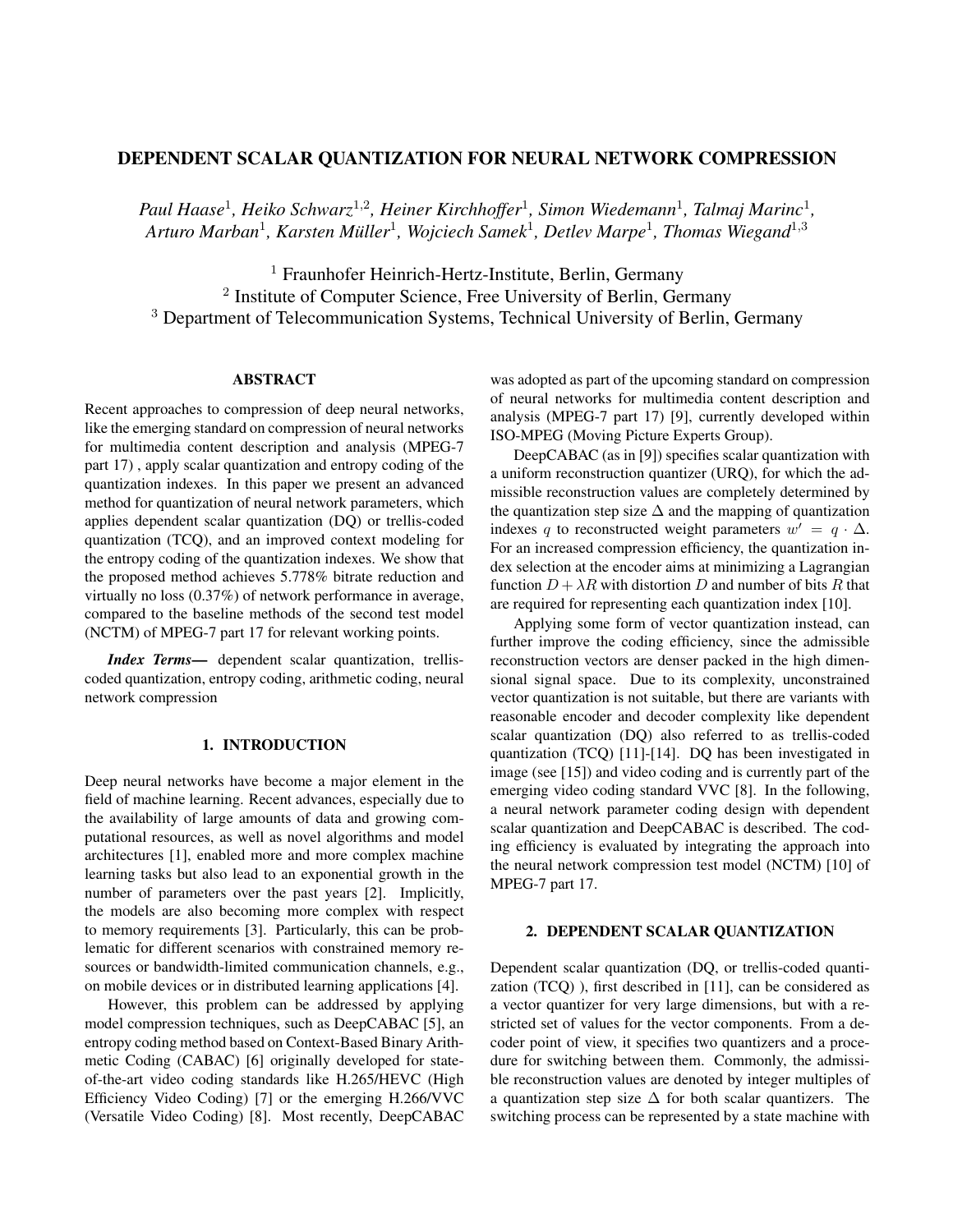

Fig. 1. The scalar quantizers  $Q_0$  and  $Q_1$  used in the chosen DQ design. All reconstruction values represent integer multiples of the quantization step size  $\Delta$ . The labels above the circles show the associated quantization indexes.

 $2^K$  states ( $K \geq 2$ ), where each state is associated with one of the scalar quantizers. The current state, and hence the applied quantizer, is uniquely determined by the previous state and the value of the previous quantization index.

For encoding, the potential transitions between the two scalar quantizers can be illustrated by a trellis with  $2^K$  states per sample. Thus, selecting the optimal sequence of quantization indexes is equivalent to finding the trellis path with minimum rate-distortion cost. Principally, this problem can be solved optimally, using the well-known Viterbi algorithm [16]. The packing density in the high-dimensional signal space, and thus the coding efficiency, for long sample sequences is maximized by choosing the state transitions (state machine) properly. Furthermore, the achievable packing density, but also the encoding complexity, increases with the number of states.

## 2.1. Quantizer Design

The structure of the two scalar quantizers  $Q_0$  and  $Q_1$ , used in the proposed method, is depicted in Fig. 1. As it can be seen,  $Q_0$  contains all even multiples of the quantization step size  $\Delta$  and  $Q_1$  contains all odd multiples of the quantization step size  $\Delta$ . Additionally, both quantizers include the value of zero which generally improves the low rate performance of DQ [12, 17]. Analogous to [14] (and thus different from [12, 17]), symmetric quantizers are chosen due to higher coding efficiency in the conducted experiments. However, integer quantization indexes  $q$  indicate the reconstruction values, whereas the quantization index equal to zero is associated with reconstruction value equal to zero.

Typically, layers of deep neural networks contain a large number of parameters, but depending on the layer or network type, a significant amount of the parameters is equal to zero. In order to address these properties adequately, a DQ design with 8 states is chosen, which provides a good trade-off between complexity and coding gain. This DQ design and the quantizer selection process are illustrated in Table 1. Since a current state is determined by the previous state and the value of the previous quantizer index, the neural network parameters of a layer have to be reconstructed in a pre-defined order, which shall be indicated by the indexes  $k = 0, 1, \ldots$ . The initial state  $s_0$  is set to zero. Then, given a current state  $s_k$ 

**Table 1.** State transitions for quantizer selection.  $p_k$  represents the parity of the current quantizer index  $q_k$ 

| state $s_k$            |                     |  |       |       |       |       |       |  |
|------------------------|---------------------|--|-------|-------|-------|-------|-------|--|
| quantizer used         |                     |  | $Q_1$ | $Q_1$ | $Q_0$ | $Q_0$ | $Q_1$ |  |
| next state<br>$s_{k-}$ | $p_k =$<br>$\theta$ |  |       |       |       |       |       |  |
|                        |                     |  |       |       |       |       |       |  |

and the value of the current quantization index  $q_k$ , the next state  $s_{k+1}$  is uniquely determined by the current state  $s_k$  and the parity  $p_k$  of the current quantization index  $q_k$ .

As shown in table 1, for neural network parameters, that are associated with the states  $s_k$  equal to 0, 1, 4 and 5,  $Q_0$ is used, and for the parameters, associated with the states  $s_k$ equal to 2, 3, 6 and 7, quantizer  $Q_1$  is used. As a consequence of the state transition process, the quantization indexes for each quantizer are partitioned into two subsets, one with parity 0 and the other with parity 1, indicated by filled and hollow circles in Fig. 1.

#### 2.2. Reconstruction Process for Network Parameters

The proposed DQ design requires that the neural network parameters of a layer are reconstructed sequentially in a predefined order, chosen equal to the coding order of the quantization indexes, since the knowledge about the selected quantizer can be exploited in the entropy coding (sec. 3). Here, the reconstruction is processed in row-first order (left to right, top to bottom). Then, the algorithm for obtaining the  $N$  reconstructed parameters  $w'$  of a layer, given the quantization indexes  $q_k$ , where k indicates the reconstruction order, is given with the pseudo code:

$$
s_0 = 0
$$
  
for  $k = 0$  to  $N - 1$  do  

$$
w'_k(q_k, s_k) = (2 \cdot q_k - ((s_k \gg 1) \& 1) \cdot \text{sgn}(q_k)) \cdot \Delta
$$

$$
s_{k+1} = \text{sttab} [s_k] [q_k \& 1]
$$
  
end for

Note that,  $\Delta$  is the quantization step size, sgn( $\cdot$ ) denotes the signum function, and the 2-D array sttab[·][·] represents the state transition given in Table 1. The parity  $p_k$  of the quantization index  $q_k$  can be obtained by applying the bit-wise "and" operator & (two's complement arithmetic) according to  $q_k \& 1$ . The operator " $\gg$ " represents a bit shift to the right.

#### 3. ENTROPY CODING

In order to achieve a higher coding efficiency, the entropy coding of the DeepCABAC approach in [10] is modified. Specifically, an improved context modeling is applied, such that it better exploits the conditional statistics of the parameters, induced by the DQ method. Prior to encoding, each quantization index is decomposed into a series of binary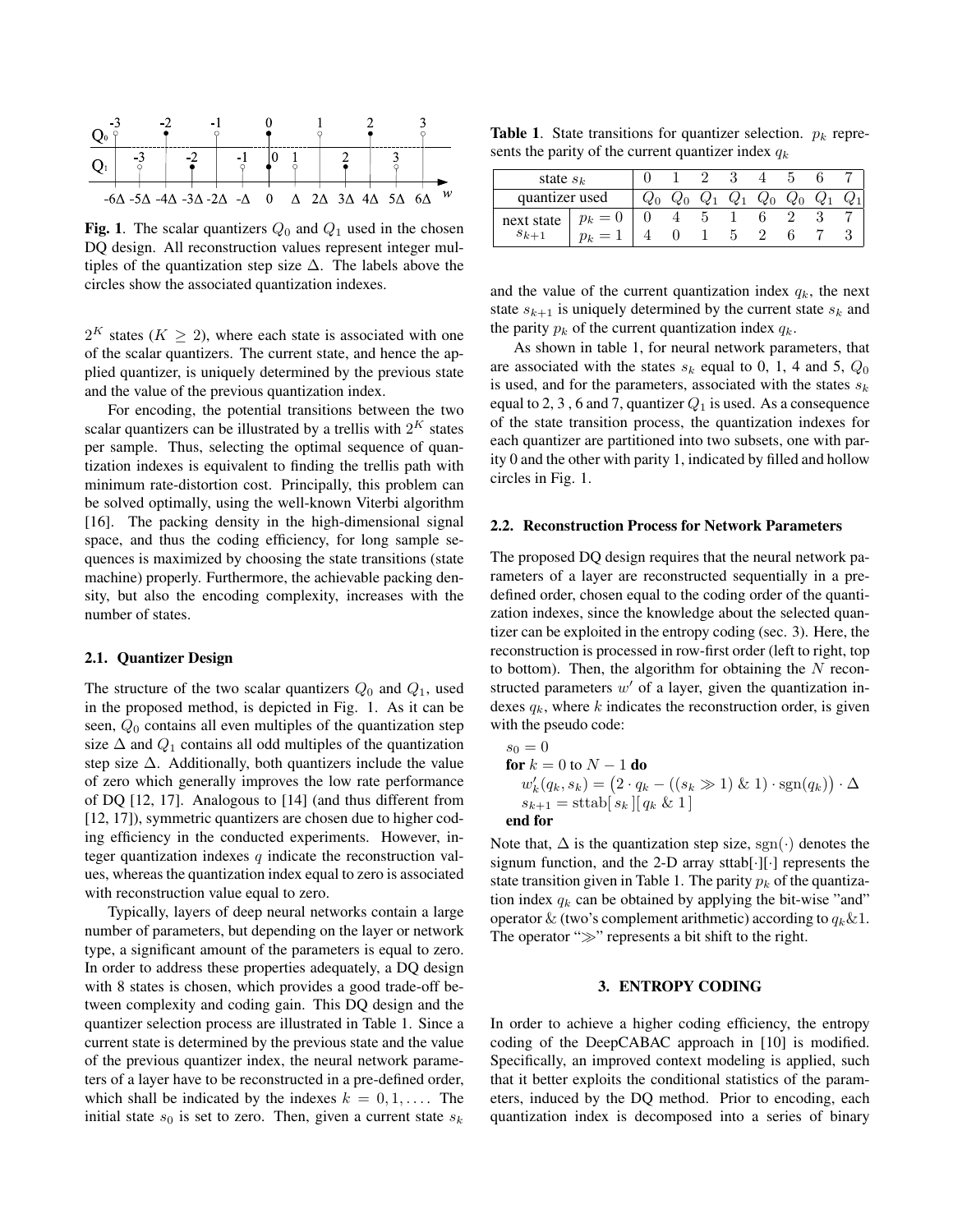decisions, so-called bins, according to the binarization procedure of DeepCABAC (see [5], [9]), which enables adaption to typical distributions of neural network parameters, where usually most of parameters are close to the value 0. Since the binarization is not changed for DQ, only a short summary is given.

First a bin, *SigFlag* (Significance Flag), is encoded which determines whether a quantization index is non-zero, followed by another bin (*SignFlag*), which denotes the value of the sign, and subsequently a series of bins  $(AbsGr(n_i)Flags,$ with  $n_i = 0, 1, \ldots, 10$  indicating if the current quantization index is greater than  $n_i$ . Whenever the *SigFlag* or a  $AbsGr(n<sub>i</sub>)Flags$  is equal to zero, encoding for a current quantization index is terminated. Finally, if there is a remainder, it is encoded using an Exponential Golomb code [18]. Usually the bins, i.e. *SigFlag*, *SignFlag*,  $AbsGr(n_i)Flags$  and the unary part of Exponential Golomb code  $(ExpGoUnary(l_a))$ ,  $a = 0, 1, \ldots$ ), are coded using probability models (regular mode), also denoted as context models, which enable the entropy coder to adapt to the source statistics. All other bins use a bypass mode without probability models.

For bins in regular mode, a probability model is selected from a set of possible candidates, based on a so-called context (e.g. previously coded bins in a local neighborhood), in order to better exploit local statistics. The selected context models for *SigFlag* and *SignFlag*, where each has three possible candidates, depend on the value of the quantization index directly preceding the current quantization index within the same row. For the  $AbsGr(n_i)Flags$  and  $ExpGoUnarv(l_a)$ , the selection is based on the value of the preceding *SignFlag*, where each flag has a set of two possible models.

However, due to the quantizer design in DQ, the distances between zero and the first non-zero reconstruction values are different for  $Q_0$  and  $Q_1$ . For the *SigFlag*, this suggests to use distinct sets of context models for each quantizer. Here, experiments indicated that assigning an own set of context models for each state value yields even higher coding efficiency. Consequently, the number of context models for the *SigFlag* is increased from 3 up to 24. There are no changes in the context modeling for other bins. For further details on context modeling and binarization of DeepCABAC, refer to [9], [5].

## 4. QUANTIZER INDEX SELECTION

In order to maximize the coding efficiency, the selection of quantization indexes  $q_k$  in the encoder aims at minimizing a Langrangian cost function  $J = D + \lambda R$  of the distortion D, measuring the mean-squared error (MSE), and the number of bits R required for transmitting the quantization indexes. The Lagrange multiplier  $\lambda$  depends on the quantization step size  $\Delta$  and scaling parameter between 0 and 1. The distortion  $D_k$ for an individual neural network parameter  $w_k$  is given by:

$$
D_k(q_k, s_k) = (w_k - w'_k(q_k, s_k))^2
$$
 (1)



Fig. 2. Trellis structure used for determining the quantization indexes in the encoder. An exemplary path with minimum cost is highlighted as blue line.

where  $w_k$  represents the original neural network parameter, and  $w'_k(q_k, s_k)$  the reconstructed neural network parameter as given in Sec. 2.2. Note that, due to the complex dependencies, the impact, of quantizing an individual parameter, on the corresponding performance measure can not be evaluated during the quantizer selection procedure. Hence, although it does not yield optimal results, the MSE is used in our approach.

As mentioned above, the solution to the optimal quantization problem is then equivalent to finding the path through the trellis graph, depicted in Fig. 2, with the minimum associated rate-distortion cost, as given by the Viterbi algorithm [16]. Strictly, the Viterbi algorithm does not achieve the global optimal solution, due to the complicated dependencies (between the quantization indexes) in the entropy coding, but provides a good trade-off between coding efficiency and implementation complexity. In fact, the trellis (Fig. 2), and thus the state transitions (Tab. 1), are identical to those in JPEG2000 [15].

The trellis is processed in coding order, indicated by the index  $k = 0, \ldots, N - 1$  (where N is the number of neural network parameters in the layer), and the rate-distortion cost for the initial state (state 0) is  $J_i = 0$ . All possible transitions (connections of the trellis nodes) between a scan index  $k - 1$ and a next scan index k are associated with rate-distortion costs  $J_k$  according to:

$$
J_k = K_{k-1} + D_k(q_k, s_k) + \lambda \cdot R_k(q_k | \cdots)
$$
 (2)

 $J_k$  denotes the rate-distortion cost of the source node and  $R_k(q_k|\cdots)$  represents the estimated number of bits required for transmitting a quantization index  $q_k$  given the preceding quantization indexes  $q_{k-1}, q_{k-2}, \ldots$  on the path from start to source node. For a current neural network parameter at stage  $k$  the costs for all connections are computed. Then, for each destination node, only the connection with the minimum ratedistortion cost is kept and this cost  $J_k$  is assigned to the des-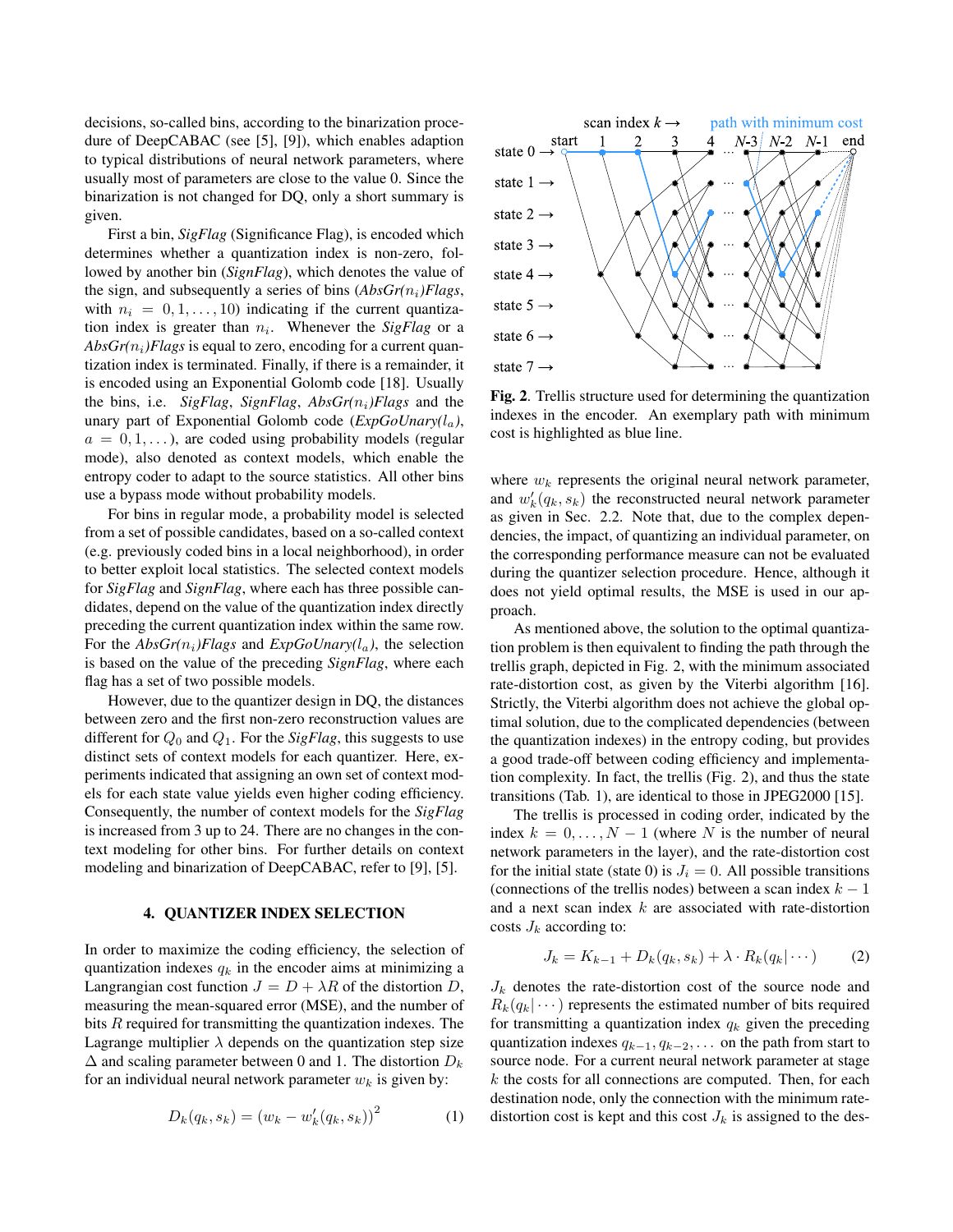

Fig. 3. Simulation results for the test models, where the performance measures, Top-1 Accuracies and PSNR (only for UC12B) are presented with respect to the compression ratios. The blue lines indicate results for the proposed DQ method and black lines the corresponding baseline results.

tination node. Continuing this until the last neural network parameter of the layer is processed ( $k = N - 1$ ), yields 8 surviving paths through the trellis. Finally, the sequence of selected quantization indexes  $q_0, q_1, \ldots, q_{N-1}$  can be obtained by choosing the path with the minimum cost  $J_{N-1}$ .

### 5. EXPERIMENTAL RESULTS

For evaluation, the dependent scalar quantization method and the changes to the entropy coding are integrated in the Test Model (NCTM) [10] of MPEG-7 part 17 [9]. The experiments are conducted on five test model neural networks (specified in [19]), where three are for image classification (VGG16, ResNet50 and MobileNetV2), one for audio classification (DCase) and another one is an image autoencoder (UC12B). The networks for image and audio classification use Top-1 Accuracy in % as performance measure, whereas the image autoencoder UC12B applies the PSNR (Peak Signal-to-Noise-Ratio) of the reconstructed image. The coding performance is presented with respect to the baseline methods of NCTM for quantization and encoding.

Fig. 3 shows the achieved performance measure values and corresponding compression ratios C for different step size parameters  $\Delta$  in the range from  $2^{-15}$  to 1, where C is defined as  $C = R_C/R_O$ , with  $R_C$  being the number of compressed bits and  $R_O$  the number of uncompressed bits. Additionally, some working points (and related encoding and decoding runtimes) are presented in Tab. 2, which are selected such that, the highest compression with a maximum loss of 1% of performance measure is achieved with respect to the

Table 2. Results for relevant working points. DQ denotes results for the proposed method and B for the baseline method. Compression ratios C, performance measures Perf. and encoder/decoder runtimes  $t_{Enc/Dec}$  are presented.

| Model             |    | $\overline{C}$ | Perf.      | $t_{Enc}$ | $t_{Dec}$ |  |
|-------------------|----|----------------|------------|-----------|-----------|--|
| VGG16             | B  | 0.04503        | 70.284%    | 4.314s    | 3.714s    |  |
|                   | DO | 0.04296        | 70.224%    | 16.53s    | 3.952s    |  |
| Result            |    | $-4.597\%$     | $-0.085\%$ | 383%      | 106%      |  |
| Res-              | B  | 0.09675        | 74.398%    | 1.357s    | 1.220s    |  |
| Net <sub>50</sub> | DQ | 0.09109        | 74.382%    | 3.551s    | 1.246s    |  |
| Result            |    | $-5.850\%$     | $-0.022\%$ | 262%      | 102%      |  |
| Mobile-           | B  | 0.18855        | 70.78%     | 0.426s    | 0.391s    |  |
| NetV2             | DQ | 0.18765        | 70.928%    | 0.727s    | 0.393s    |  |
| Result            |    | $-0.477\%$     | $0.209\%$  | 171%      | 110%      |  |
| <b>DCase</b>      | B  | 0.06406        | 60.00%     | 0.020s    | 0.010s    |  |
|                   | DQ | 0.05656        | 58.89%     | 0.031s    | 0.010s    |  |
| Result            |    | $-11.71\%$     | $-1.85\%$  | 155%      | 100%      |  |
| UC12B             | B  | 0.22566        | 29.91dB    | 0.027s    | 0.018s    |  |
|                   | DO | 0.21153        | 29.88dB    | 0.029s    | 0.017s    |  |
| Result            |    | $-6.262\%$     | $-0.100\%$ | 107%      | 94.4%     |  |
| Average           |    | $-5.778\%$     | $-0.370\%$ | 216%      | $102\%$   |  |

unquantized models VGG16 (70.93%), ResNet50 (74.98%), MobileNetV2 (71.47%), DCase (58.27%) and UC12B (30.13 dB). This working point was selected as the most relevant, since the aim of neural network compression is to achieve high compression but virtually no loss in model performance. For these working points the results show an average bitrate reduction of 5.778%, whereas the performance measure is virtually the same (average loss of 0.37%). The encoder runtime is 216% and the decoder runtime 102%, in average, with respect to the baseline methods of NCTM. For all tests the Langrangian multiplier is set 0, which yields the best results.

## 6. CONCLUSION

Dependent scalar quantization shows improved coding efficiency for compression of deep neural networks when compared to conventional scalar quantization as applied as baseline method in the current draft of MPEG-7 part 17 [9]. It can be interpreted as a constraint vector quantization method which provides part of the space-filling advantage, but also has an acceptable trade-off regarding encoder complexity and coding efficiency. In fact, the decoder complexity is virtually the same compared to the scalar quantization method of [9]. Additionally, minor changes to the context modeling in the entropy coding stage of DeepCABAC provide further improvements of the coding efficiency. Consequently, the method is proposed for adoption into the standard on compression of neural networks for multimedia content description and analysis MPEG-7 part 17.